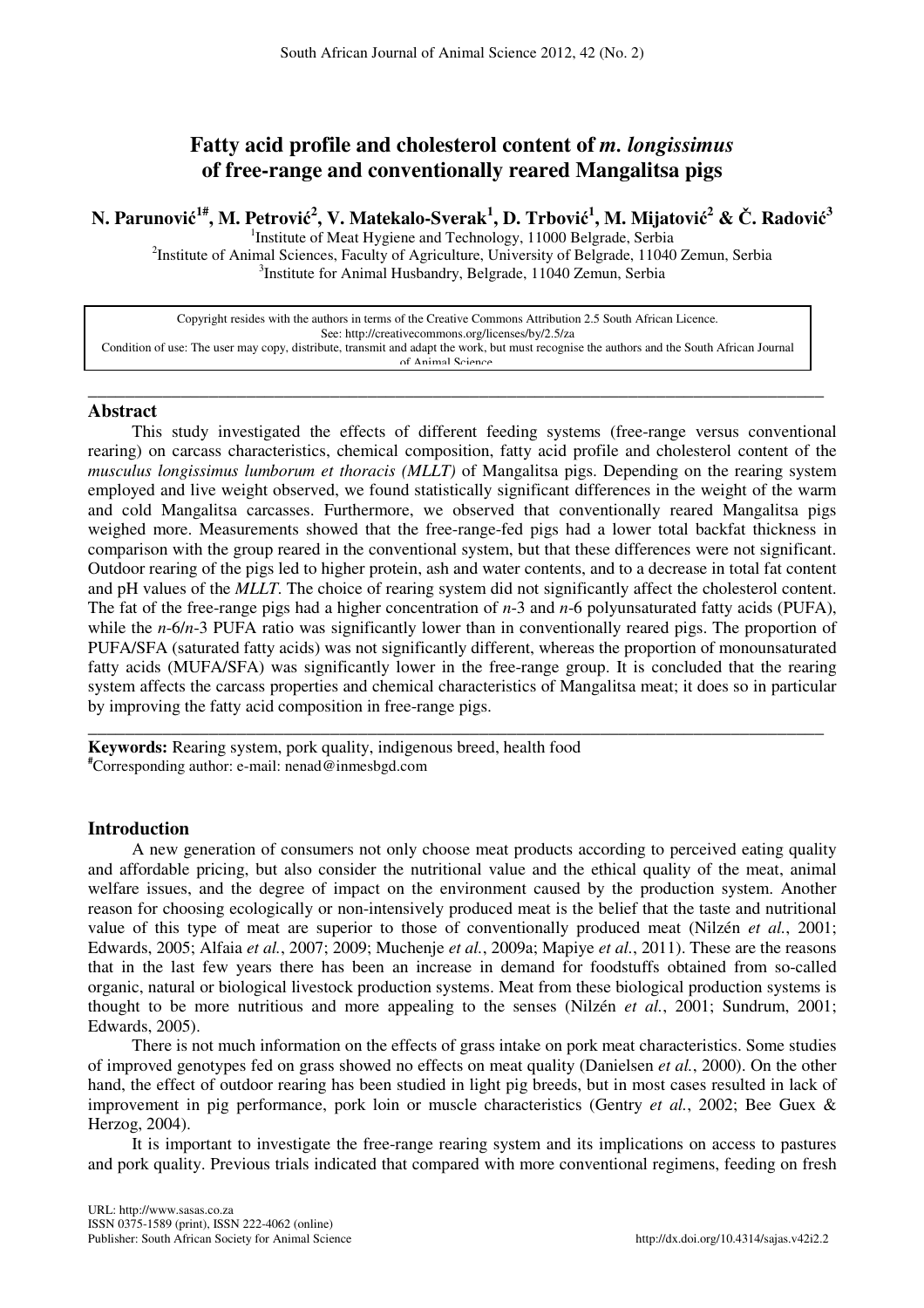grass and herbs would alter the intramuscular fatty acid profiles in pigs, resulting in a polyunsaturated fatty acid/saturated fatty acid (PUFA/ SFA) ratio that is more beneficial to human health (Jakobsen, 1995; Ahn *et al.*, 1996; Mapiye *et al.*, 2011).

The fatty acid composition of foodstuffs is of great importance for healthy human nutrition. Nutritionists recommend a reduction in total fat intake, particularly of SFA and trans fatty acids, which are associated with an increased risk of cardiovascular disease and some cancers (Burlingame *et al.*, 2009; Brouwer *et al.*, 2010; USDA and HHS, 2010; Mapiye *et al.*, 2011). Besides advocating that they reduce their fat intake, nutritionists urge consumers to increase their intake of PUFA, particularly *n*-3 PUFA, at the expense of *n*-6 PUFA (Simopoulos, 2004; Griffin, 2008; Harris *et al*., 2009; Mapiye *et al.*, 2011). The PUFA/SFA and *n*-6/*n*-3 PUFA ratios have therefore become some of the most important parameters in evaluating the nutritional value and healthiness of foods (Aldai *et al*., 2005; Alfaia *et al.*, 2007; Riediger *et al.*, 2009; Mapiye *et al*., 2011). Nevertheless, in recent years, red meat consumption has been discredited as a result of its causal relationships with coronary heart disease (CHD) and cancer (Forman, 1999).

In monogastrics such as pigs, there is a reasonable possibility that by varying the structure of the diet, the producer may influence the body composition of the animals and the composition of food products obtained from them (Bee & Wenk, 1994; Klingenberg *et al.*, 1995; Overland *et al.*, 1996).

In recent years, livestock breeders worldwide have joined forces to save indigenous and traditional domestic livestock breeds from extermination. The best strategy for preventing the disappearance of such breeds is to strive to maintain their genetic diversity (Csapó *et al.*, 2002). The future of the Mangalitsa, one of the European indigenous breeds, is dependent largely on whether products derived from them can be utilized effectively and whether long-term market opportunities can be secured. The Mangalitsa pig is currently enjoying a renaissance, owing to attempts to preserve traditional breeds. Its meat is of outstanding quality; it has high dry-matter content, and its red colour corresponds with current requirements. The distinctive palatable flavour is derived from the fat surrounding the muscle tissue (Csapó *et al.*, 2002).

Certain findings have been published recently in connection with the fatty acid composition and cholesterol content of the meat and backfat of the Mangalitsa pig. It has been claimed that its fat is softer and easier to digest than that of modern pigs. Its softer, granular consistency is attributable to its different and healthier fatty acid composition (Csapó *et al.*, 2002).

The aim of this study was to investigate differences between carcass properties, chemical and fatty acid composition and the cholesterol content of *m. longissimus lumborum et thoracis (MLLT)* in free-range and conventionally reared Mangalitsa pigs.

## **Material and Methods**

Twenty-two castrated male Mangalitsa pigs were selected from a herd in a breeding programme. These pigs had been reared at a research station on a small farm near the town of Bela Crkva, Serbia, that was equipped appropriately to meet the requirements of the experiments. The experimental pigs were reared in late spring and early summer. The trial started when the animals reached the 70-day age threshold. Twelve Mangalitsas were raised conventionally – six pigs per cage, allowing 4  $m<sup>2</sup>$  living space for each animal. This pen formed part of a group of pens located inside a pig farmer's shed, which was enclosed by walls and covered with a roof. The airflow was controlled manually by opening or closing the windows. The floor of the pen was concrete, and one third had concrete slats above a faeces and urine drainage channel. The other 10 Mangalitsa pigs were allowed to range freely over an area of 10 000 m 2 . In other words, the free-range group were given regular access to fresh pasture, acorns and grass.

After reaching a live weight of 60 kg, both groups of pigs were fed a conventional slaughter-pig feeding mixture that was distributed *ad libitum*. The animals were fed a compound feed according to the recipe: 70% maize, 14% meal (wheat feed flour, barley, wheat, oats, dehydrated lucerne flour), 9% soybean meal (soya press cake, soya protein concentrate with fish oil), 4% sunflower meal, 1% chalk, 1% DCP (dicalcium phosphate) and a 0.5% sodium chloride, lysine, methionine and threonine supplement.

By the end of the trial, at live weights of between 75 kg and 120 kg, the Mangalitsa pigs were transported to an abattoir (8 km away) and left in crates for approximately four hours. The animals were slaughtered conventionally. Standard commercial procedures were followed, consisting of electrical stunning (250 V AC, ear to ear for 3 - 5 s) and sticking within 30 seconds. The pigs were subsequently eviscerated and inspected by the appropriate government health official. Each carcass was weighed warm and after cooling (4 °C for 24 h). Forty-five minutes *post mortem*, the initial pH was taken ( $pH_{45}$ ) and then, after a 24 h cooling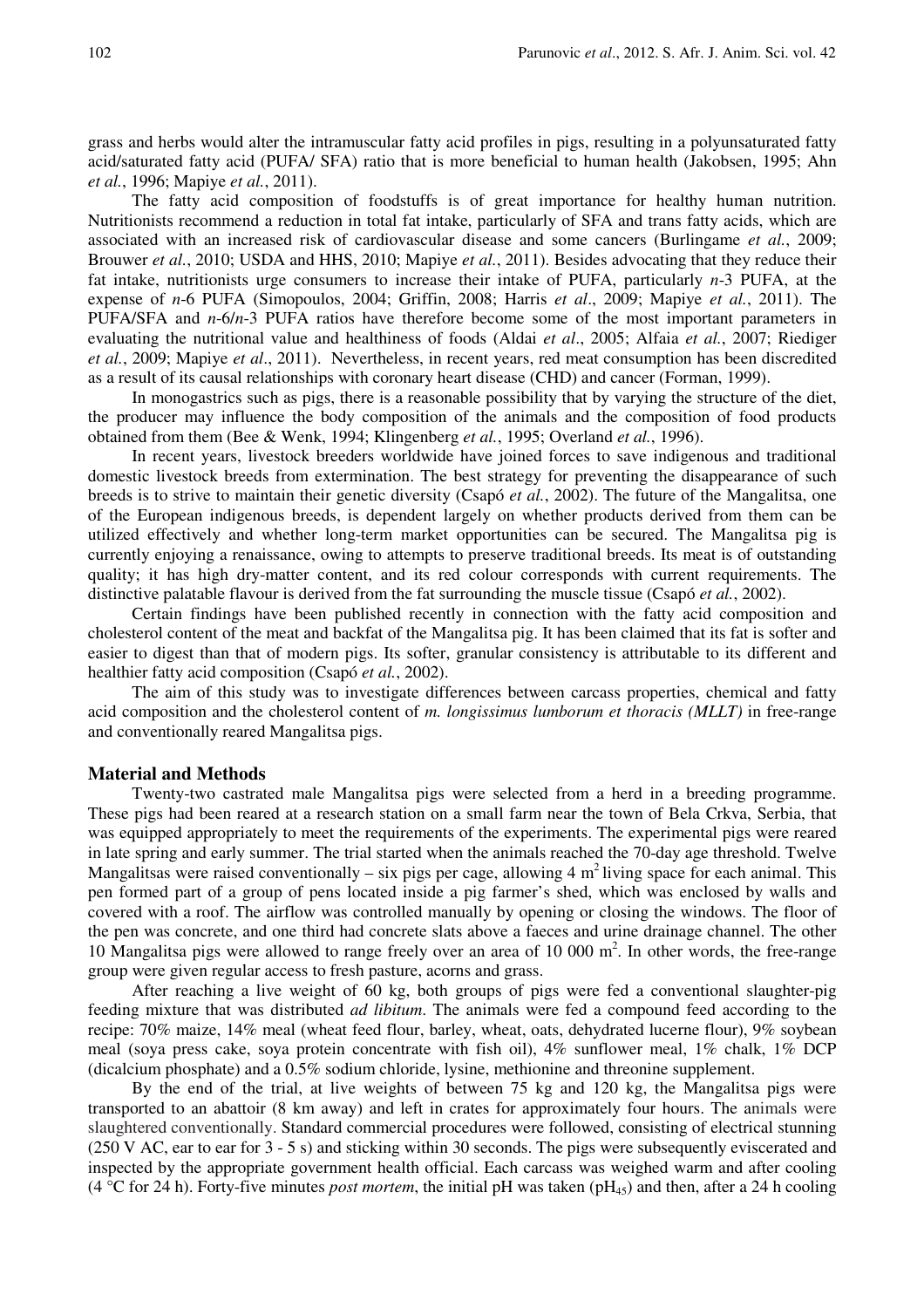period, the final pH ( $pH_{24}$ ). The pH measurements were taken on the *MLLT* with a penetrating glass electrode on a hand-held Testo 205 pH meter ( $\pm$  0.02 pH;  $\pm$  0.4 °C; Germany, 2007). The pH meter was rinsed with distilled water after each reading and re-calibrated after every fourth reading.

After 24 hours of cooling at 4 °C, backfat measurements were taken with a ruler above the *m. gluteus medius* at the carcass split-line, at the following positions: at the beginning (P1); at the highest spot of the *m. gluteus medius* (P2); and at the end of the muscle (P3). Carcass length was measured from the cranial edge of the *symphisis pubis* to the anterior edge of the atlas vertebrae. During the routine splitting and cutting, samples of the *MLLT* were taken between the 13th and 14th thoracic vertebrae and stored in a freezer for further analyses. Prior to laboratory analysis, all samples were vacuum-packaged and kept frozen at approximately  $-20$  °C.

The following measurements were taken of the chemical composition of the *MLLT* of the trial pigs: protein, water, total fat, ash, total fatty acid and cholesterol concentrations. Chemical composition was determined by the methods defined by the Association of Official Analytical Chemists (AOAC, 1990). Cholesterol content was measured with a HPLC/PDA on the HPLC Waters 2695 Separations Module, with a Waters 2996 Photo Diode Array Detector, as defined by Maraschiello *et al*. (1996). Chromatographic separation was achieved with a Phenomenex Luna C<sub>18(2)</sub> column (150 mm x 3.0 mm, 5  $\mu$ m) with adequate pre-column, isocratically, with a mobile phase of isopropanol-acetonitrile 20% : 80% v/v. Injection volume was 10 µL. Cholesterol was determined by absorption at a wavelength of 210 nm. Analytical yield (recovery) for given quantities was between 66.3% and 74.8%. External calibration was used for calculating the cholesterol content. Empower Pro software was employed for system control and data gathering and processing.

To determine the concentration of fatty acids, total lipids were extracted by the rapid extraction method, using solvents on the Dionex ASE 200. A homogenized sample, mixed with diatomaceous earth, was extracted with a mixture of hexane and isopropanol  $(60 : 40 \text{ v/v})$  in a 33 mL extraction cell at a temperature of 100 °C and under nitrogen pressure of 10.3 MPa. The extract thus obtained was steamed in a nitrogen flow at a temperature of 50 °C until dry fat remains were obtained (Spiric *et al.*, 2010).

Fatty acids as methyl esters were detected by capillary gas chromatography with a flame ionization detector. A predetermined quantity of lipid extracts, obtained by the rapid extraction method, was dissolved in tert-butyl methyl ether. Fatty acids were converted to fatty acids methyl esters (FAME) with trimethylsulphonium hydroxide, according to the SRPS EN ISO 5509:2007 method. FAMEs were analysed with the GC-FID Shimadzu 2010 device (Kyoto, Japan) on a cyanopropyl-aryl column HP-88 (column length 100, internal diameter 0.25 mm, film thickness 0.20  $\mu$ m). The injected volume was 1  $\mu$ L. Temperatures of the injector and detector were 250 °C and 280 °C, respectively. Nitrogen was used as a carrier gas, 1.33 mL/min, with a split ratio of 1 : 50, while hydrogen and air were used as detector gases. The temperature of the column furnace was programmed to range between 120  $^{\circ}$ C and 230  $^{\circ}$ C. The total duration of analysis was 50.5 min. Methyl esters of acids were identified according to their retention times, which were compared with those of the mixture of methyl esters of fatty acids in the standard Supelco 37 Component FAME Mix (Spiric *et al.*, 2010).

The effect of the rearing system was tested by ANOVA. Experimental data were statistically processed and analysed with the least-squares method by applying the GLM procedure implemented in SAS 9.1.3 software package (SAS, 2002–2003). The model used for the analyses of slaughter properties included rearing system as a fixed effect and live weight as a co-variable. Live weight did not significantly affect other investigated factors and was therefore removed from the final model.

Data shown in tables represents the least squares means (LSM) with their respective standard errors of the mean (SEM) and significance levels.

### **Results and Discussion**

The live weight and carcass characteristics of the Mangalitsa pigs on the free-range and conventionally reared systems are shown in Table 1. No significant differences were observed between the final live weights of the two experimental groups. The rearing system and live weight of pigs had a significant effect (*P* <0.001) on the weights of the warm and cold carcasses. At the same time, conventionally reared pigs demonstrated a tendency to be heavier. The rearing system had no effect on the carcass length of the pigs, but live weight did have a significant influence (*P* <0.001). Moreover, statistical differences were observed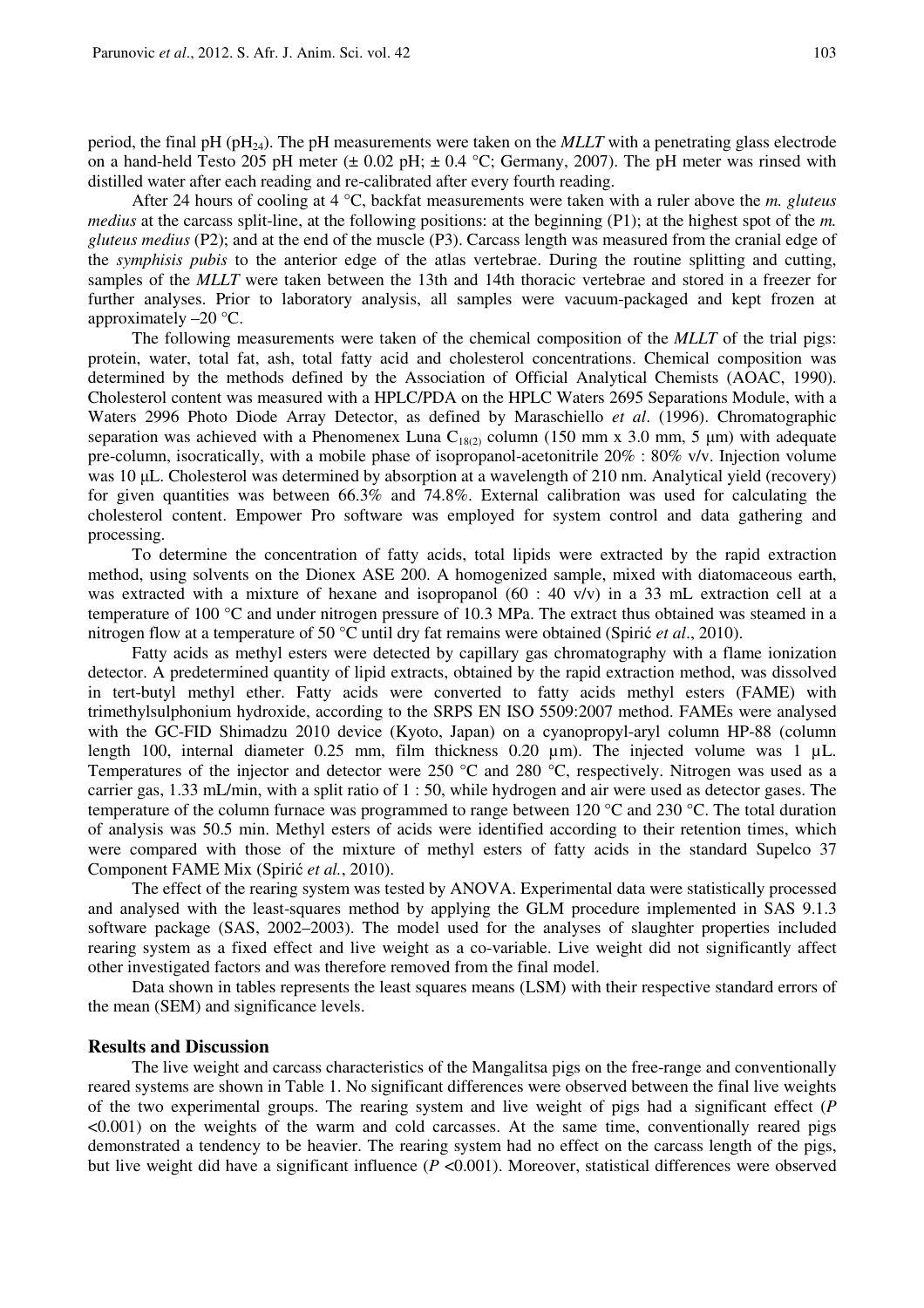between the two systems of rearing in cold carcass yield of  $(P \le 0.001)$  and live weight of the pigs  $(P \le 0.01)$ . The cold carcass yield of pigs kept in the conventional rearing system was higher, by 3.49%.

**Table 1** Comparison of the least squares means ± (SEM) for the slaughter traits of free-range and conventional reared Mangalitsa pigs

| Item                            | Rearing system   |                 | Significance level |       |
|---------------------------------|------------------|-----------------|--------------------|-------|
|                                 | Conv $(n = 12)$  | $FR (n = 10)$   | <b>RS</b>          | LW    |
| Live weight $(kg)$              | $102.6 \pm 3.70$ | $98.6 + 4.06$   | <b>NS</b>          |       |
| Warm carcass weight (kg)        | $80.0 \pm 0.43$  | $76.8 \pm 0.47$ | ***                | ***   |
| Cold carcass weight (kg)        | $78.1 \pm 0.46$  | $74.7 \pm 0.49$ | ***                | ***   |
| Cold carcass yield $(\%)$       | $77.4 \pm 0.46$  | $73.9 \pm 0.51$ | ***                | $***$ |
| Carcass length (cm)             | $89.3 \pm 0.63$  | $89.2 \pm 0.69$ | <b>NS</b>          | ***   |
| Thickness of backfat $P_1$ (mm) | $61.9 \pm 1.54$  | $58.4 \pm 1.69$ | <b>NS</b>          | ***   |
| Thickness of backfat $P_2$ (mm) | $54.6 \pm 1.99$  | $51.8 \pm 2.18$ | <b>NS</b>          | ***   |
| Thickness of backfat $P_3$ (mm) | $60.1 \pm 1.90$  | $56.5 \pm 2.08$ | <b>NS</b>          | ***   |

n – number of samples.

<sup>1</sup> Significance level for rearing system (RS) and live weight (LW).

 $P_1$  – sacral point 1;  $P_2$  – sacral point 2;  $P_3$  – sacral point 3.

Conv – conventionally reared pigs; FR – free-range reared pigs.

NS – not significant; \* *P* <0.05; \*\* *P* <0.01; \*\*\* *P* <0.001.

The carcass weight and cold carcass yield percentage were lower in the free-range reared pigs than in those fed conventionally. This could possibly be because the intake of grass fibres led to a better developed digestive system (mainly the large intestine). In fact, Roskosz *et al.* (1990) reported that wild pigs, fed a high-cellulose diet, developed a longer large intestine than pigs kept on an animal protein-based diet, which developed a longer small intestine. Pigs in confinement, fed either acorns or acorns and grass, did not show any variation in carcass weight compared with other groups. However, the carcass yield was higher in the group fed acorns and grass while in confinement than in those raised extensively, which is compatible with a higher development of the muscular system. Moreover, pigs raised free-range had the lightest lean meat cuts (*longissimus dorsi* and *psoas major* muscles, hams and shoulders), which could be explained by the higher content of fat and a lower development of muscle in the pigs raised free-range (Rey *et al.*, 2006).

Backfat thickness measurements at three control points showed differences ( $P1 = 3.49$  mm,  $P2 = 2.76$ ) mm, P3 = 3.60 mm). There was a difference in backfat thickness ( $P \le 0.001$ ), depending on the live weight of pigs, but no difference with regard to the rearing system  $(P > 0.05)$ .

Free-range-reared Mangalitsa pigs measured a lower total backfat thickness in comparison with the group reared in the conventional system with a formulated diet. Owing to the high fat content of acorns and grass (Rey *et al.*, 1997), one would expect to find a higher backfat thickness in pigs fed on them. However, total backfat measurements of pigs fed either acorns or acorns and grass while in confinement had not been different from the other groups  $(P > 0.05)$ . Our experiment demonstrates that free-range feeding had no significant effect on accumulation of subcutaneous fat. Lewis *et al*. (1989) and Andersson *et al.* (1990) determined that outdoor exercise reduced backfat thickness and intramuscular fat. Rey *et al.* (2006) found that outdoor feeding and grass intake led to a slight increase in the fat thickness of the inner layer measured at the medial edge of the muscle *longissimus dorsi*, from the superior edge of the *longissimus dorsi* to the inferior edge of the outer layer. The differences were not proved to be significant in any of the cases. Hoffman *et al.* (2003) reported that carcasses of conventionally housed pigs had higher ( $P = 0.051$ ) P<sub>2</sub> fat values and subsequently lower ( $P \le 0.05$ ) calculated lean meat percentages (69%) than free-range pigs (70%). Warriss *et al.* (1983), Enfält *et al.* (1997) and Sather *et al.* (1997) noted that free-range pigs had lower percentages of backfat thickness (lower  $P_2$  fat values) in comparison with indoor housed pigs.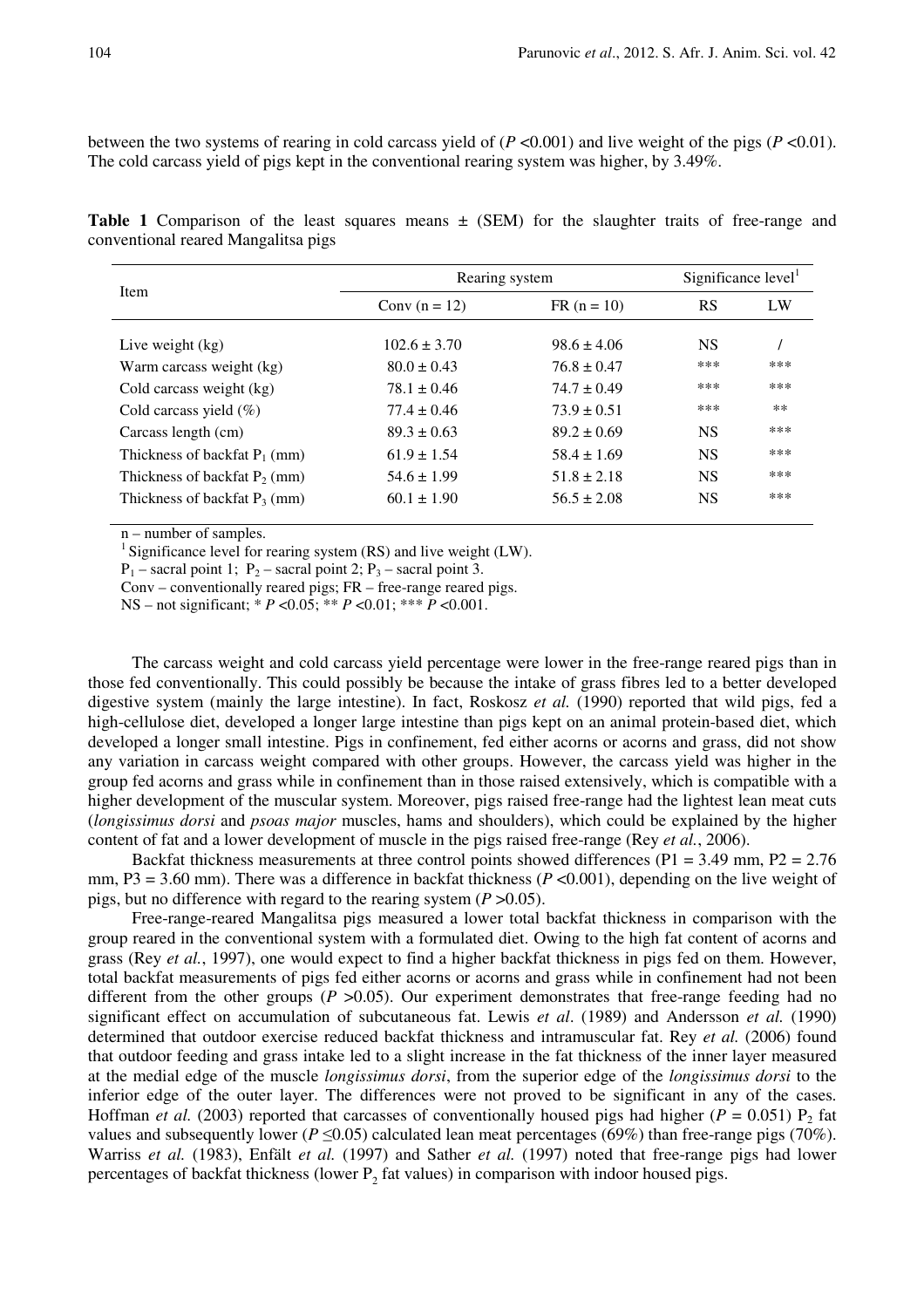The effects of outdoor/free-range rearing on pork quality have been reviewed by Edwards (2005) and Lebret (2008). Depending on the climate, increased and decreased carcass fatness and intramuscular fat contents have been reported. Increased exercise results in a higher glycogen store, lower ultimate pH and decreased technological yield in ham, whereas the loin is usually unaffected (Gandemer *et al.*, 1990; Bee *et al.*, 2004).

Comparisons of the means for the proximate chemical composition of the *MLLT* derived from the freerange and conventionally reared Mangalitsa pigs are presented in Table 2. No significant differences (*P*  $>0.05$ ) were observed in the *MLLT* water content depending on rearing system. Rahelic (1984) found 71.9% of water in *MLLT* of the same breed of pigs. Smaller differences were found while investigating published results and the work of Holló *et al.* (2003), who established that the water content in Mangalitsa pigs of different body masses varied between 68.8% and 69.0%. Hoffman *et al.* (2003) compared the average water content in the *MLLT* of commercial pigs reared in a free-range (74.8%) and a conventional system (74.5%) and did not find any significant differences (*P* >0.05).

**Table 2** Comparison of the least square means  $\pm$  (SEM) for the chemical composition and pH of *m*. *longissimus thoracis et lumborum* of free-range and conventionally reared Mangalitsa pigs

|                          | Rearing system  |                 |                    |
|--------------------------|-----------------|-----------------|--------------------|
|                          | Conv $(n = 12)$ | $FR (n = 10)$   | Significance level |
| Water content $(\% )$    | $61.7 \pm 1.36$ | $65.2 \pm 1.49$ | <b>NS</b>          |
| Protein content $(\% )$  | $19.0 \pm 0.59$ | $21.7 \pm 0.65$ | $***$              |
| Total fat content $(\%)$ | $18.2 \pm 1.91$ | $12.1 \pm 2.10$ | *                  |
| Ash content $(\% )$      | $0.86 \pm 0.03$ | $0.98 \pm 0.03$ | **                 |
| $pH_{45}$ value          | $6.12 \pm 0.05$ | $5.89 \pm 0.06$ | **                 |
| $pH_{24}$ value          | $5.80 \pm 0.06$ | $5.41 \pm 0.06$ | ***                |

 $n$  – number of samples.

( $pH_{45}$  –  $pH$  value 45 min after slaughter;  $pH_{24}$  –  $pH$  value 24 hours after slaughter.

Conv – conventionally reared pigs; FR – free-range reared pigs.

NS – not significant; \* *P* <0.05; \*\* *P* <0.01; \*\*\* *P* <0.001.

The differences in main protein values between the groups were significant  $(P < 0.01)$ . In our research, indoor-bred Mangalitsa pigs had lower protein content in the *MLLT* compared with the results obtained by Holló *et al.* (2003) and Petrović *et al.* (2009). Rearing pigs of the same genotype (Italian local breed) in an open system, instead of a closed one, while providing them with a diet based on commercial mixtures, outdoor pigs showed higher percentages of intramuscular fat  $(4.04\% \text{ vs. } 3.29\%)$  and crude protein  $(23.5\% \text{ vs. } 3.29\%)$ 22.8%, respectively) (Pugliese *et al.*, 2005). We established that the *MLLT* originating from Mangalitsa pigs reared in an open system contained a 2.74% higher protein content than Mangalitsa pigs kept in a closed system. The protein content in *MLLT* of both groups, as calculated in our research, was lower than those established by Pugliese *et al.* (2005) and Rey *et al.* (2004).

Total fat content was 6.19% higher in conventionally reared Mangalitsa pigs than in the free-range group. Consequently, obtained differences in average values have been found to be significant (*P* <0.05). Rahelić (1984), Holló *et al.* (2003) and Petrović *et al.* (2009) established that *MLLT* from Mangalitsa pigs contained between 4.91% and 9.04% pure fat. Our research determined these percentages to be significantly higher.

The ash content in the *MLLT* of the free-range Mangalitsa pigs was higher than in the conventionally reared group. The statistical difference in ash content between these groups was found to be significant (*P*  $\leq$ 0.01). Rahelić (1984) spotted a slight difference in ash content between the Mangalitsa and Swedish Landrace (1.21% and 1.18%, respectively). Our research found these differences to be greater. Holló *et al.*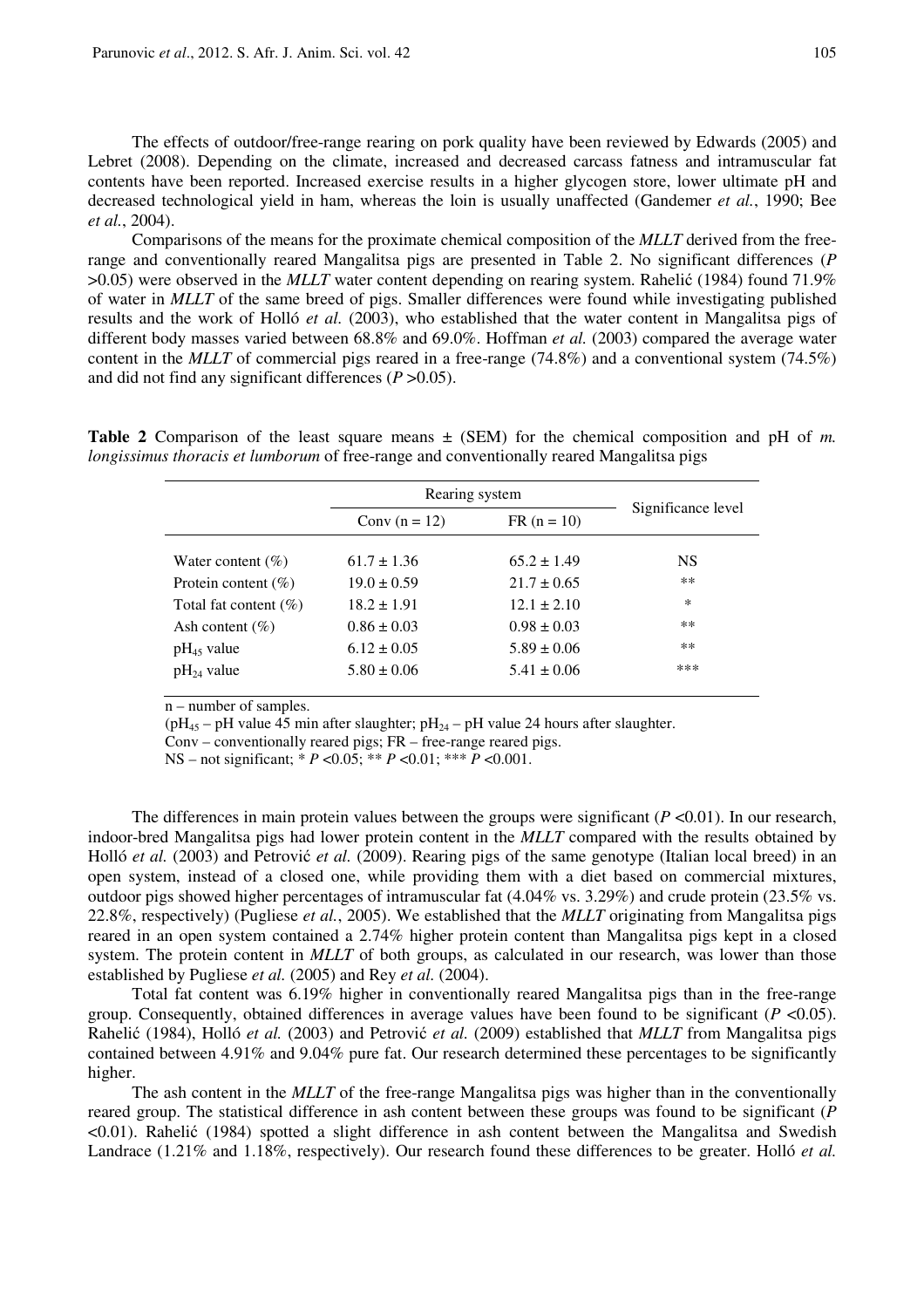(2003) established no significant difference in average ash content in the *MLLT* in three trial groups of Mangalitsa pigs.

The obtained average  $pH_{45}$  and  $pH_{24}$  values in the *MLLT* of these groups have been statistically different, depending on the choice of rearing system. Initial muscle pH in the free-range Mangalitsa pigs had lower values than that of conventionally reared ones (*P* <0.01). The final pH measurements showed that the free-range pigs had lower pH values than pigs reared indoors (*P* <0.001). Hoffman *et al.* (2003) concluded that muscle pH values ( $pH_{45}$  and  $pH_{24}$ ) were not influenced by the two housing systems. Sather *et al.* (1997) found that initial muscle pH of free-range housed pigs tended to be lower than that of conventionally housed pigs. The results of Barton Gade & Blaabjerg (1989) and Enfält *et al.* (1997) showed that free-range pigs had lower final pH measurements than the indoor housed pigs. These researchers reasoned that free-range pigs had higher levels of muscle glycogen than their pen-housed counterparts, which resulted in lower pH readings.

The fatty acid composition of the *MLLT* in the Mangalitsa pigs reared free-range and conventionally, are shown in Table 3. In both rearing systems palmitic acid (C16:0) was the most abundant SFA, oleic acid (C18:1 *n*-9) the most abundant MUFA and linoleic acid (C18:2 *n*-6) the most abundant PUFA in the *MLLT* of the pigs. The free-range pigs showed a higher PUFA content in the *MLLT* than pigs reared indoors and fed conventionally. These differences were produced mainly by an almost four times higher total *n*-3 PUFA content in the *MLLT* of the free-reared pigs (*P* <0.001), and also by slightly higher levels of total *n*-6 PUFA (*P* >0.05). These led to significantly lower *n*-6/*n*-3 ratios in the *MLLT* of the pigs reared outdoors and fed on acorns and free pasture  $(P \le 0.001)$ . Therefore, although the *n*-6/*n*-3 ratio was higher than dietary recommendations in all cases (British Nutrition Foundation, 1994), free-rearing appears to be an interesting way to reduce this ratio in porcine animals. In their research, Mapiye *et al*. (2011) concluded that the PUFA and total *n*-3 fatty acid proportions were significantly higher in meat from steers on an *Acacia karroo* leaf diet and control diets with no supplement than those receiving the sunflower cake diet. Meat from steers given the sunflower cake diet had lower PUFA/MUFA and PUFA/SFA ratios than those on the *Acacia karroo* diet. The lowest *n*-6/*n*-3 ratio was recorded in meat from steers that received the *Acacia karroo* diet  $(P<0.05)$ .

Total *n*-3 PUFA content was significantly affected by the rearing system (*P* <0.001). Animals reared outdoors showed a higher content in the *MLLT* than those reared indoors on concentrates. The same effect has been even more pronounced in muscles from outdoor-bred animals, having approximately a 75% higher *n*-3 PUFA concentration than the indoor-bred ones. These differences are probably caused by a higher C18:3 *n*-3 content in pasture (around 50% of total fatty acids). Forage-fed beef can exhibit an improved *n*-6 to *n*-3 fatty acid ratio, which has a positive cardiovascular impact (Baublits *et al*., 2006; Razminowicz *et al.*, 2006; Muchenje *et al*., 2007). Realini *et al.* 2004 and Muchenje *et al.* (2009a) pointed out that pasture-fed animals have higher concentrations of PUFA, stearic (18:0), linoleic (LA), linolenic (LNA), arachidonic (20:4 *n*-6, AA), eicosapentaenoic (20:5 *n*-3, EPA), and docosapentaenoic (22:5 *n*-3, DPA) acids in their fat than animals fed on protein concentrates.

In our study, C18:3 *n*-3 concentration was significantly higher in the pigs reared outdoors and fed on acorns and pasture than in the animals fed indoors the conventional way (*P* <0.001). Other researchers have also found a higher total *n*-3 PUFA concentration in the muscle phospholipids of animals fed a diet high in C18:3 *n*-3 (Ahn *et al*., 1996; Specht-Overholt *et al.*, 1997), and increasing levels of C18:3 *n*-3 that are mainly responsible for a higher total *n*-3 PUFA. A higher C18:3 *n*-3 diet content led to increased amounts of certain fatty acids of the *n*-3 pathway, especially EPA (C20:5 *n*-3) and C22:5 *n*-3, though not DHA (C22:6 *n*-3). In Muriel *et al.*'s (2002) study, all individual *n*-3 PUFAs, including EPA, DHA and C22:5 *n*-3, were significantly higher in animals reared outdoors and fed on acorns and pasture than in indoor animals fed concentrates.

The role of EPA and DHA in easing the symptoms of a number of diseases, including coronary heart disease, has been well recognized (British Nutrition Foundation, 1994). An increasing EPA and DHA content and a decreasing *n*-6/*n*-3 ratio, together with high MUFA levels, indicate a potentially beneficial effect of feeding animals on pasture and support a "healthy" image of "organic" pork. In fact, nutritional studies have already related the inclusion in the diet of meat products from Iberian pigs reared outdoors to the improvement of plasmatic indicators of coronary and vascular diseases (García *et al.*, 1998). A positive feature of grass feeding is that levels of the nutritionally important long chain *n*-3 PUFA are increased EPA (20:5 *n*-3) and DHA (22:6 *n*-3) concentrations. Future research should focus on increasing *n*-3 PUFA proportions in lean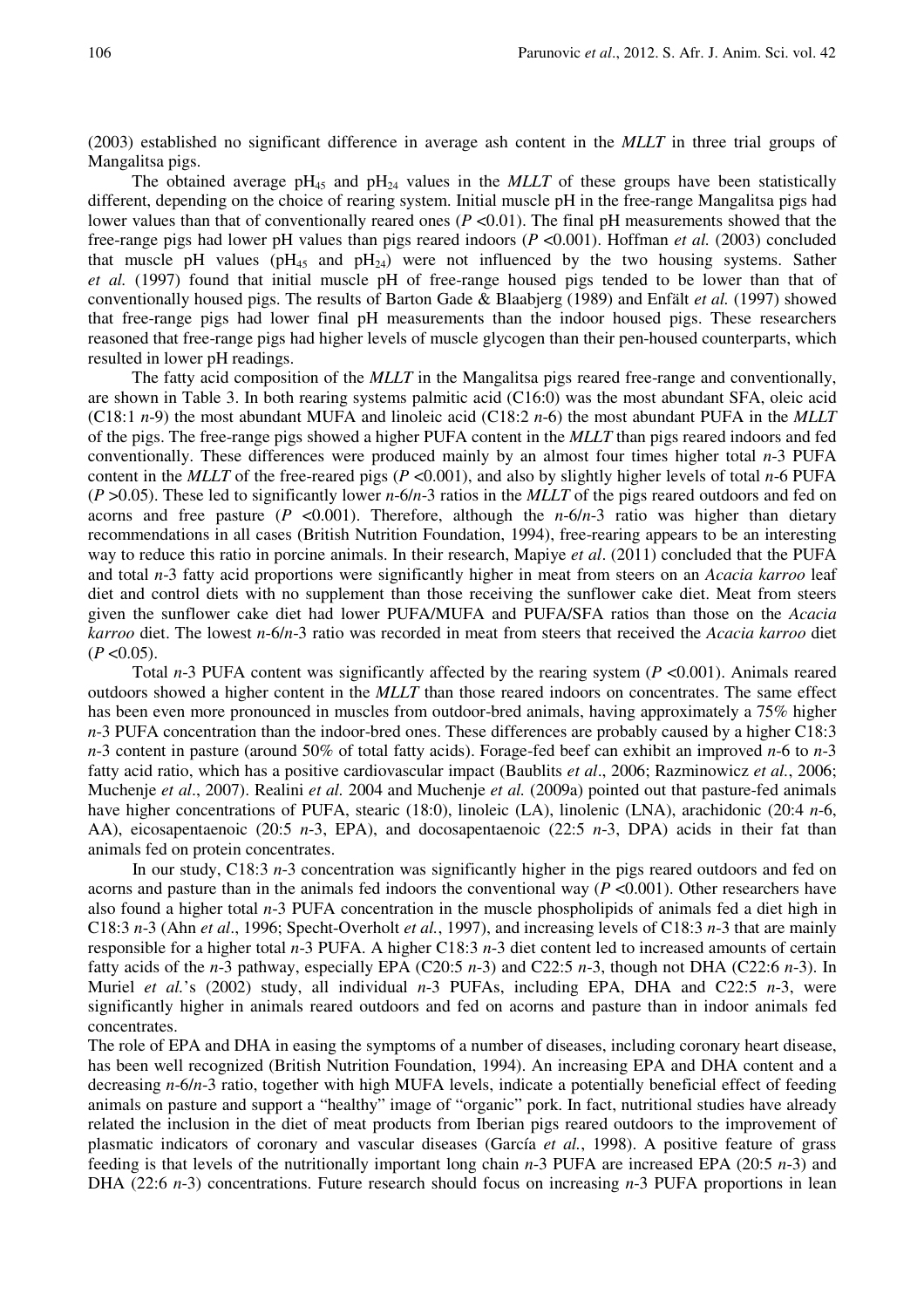carcasses and on the use of biodiverse pastures and conservation processes that retain the benefits of fresh leafy grass. The varying fatty acid compositions of adipose tissue and muscle have profound effects on meat quality (Wood *et al.*, 2008).

**Table 3** Comparison of the least squares mean ± (SEM) for the fatty acids composition (%) and cholesterol content (mg/100 g) of *m. longissimus thoracis et lumborum* from a free-range and conventional reared Mangalitsa pigs

|                  | Rearing system    | Significance      |           |
|------------------|-------------------|-------------------|-----------|
| Fatty acids      | Conv $(n = 12)$   | $FR (n = 10)$     | level     |
| C14:0            | $1.12 \pm 0.017$  | $1.24 \pm 0.019$  | ***       |
| C16:0            | $23.2 \pm 0.196$  | $24.6 \pm 0.215$  | ***       |
| C17:0            | $0.195 \pm 0.013$ | $0.235 \pm 0.014$ | $\ast$    |
| C18:0            | $9.27 \pm 0.226$  | $9.24 \pm 0.248$  | <b>NS</b> |
| C20:0            | $0.123 \pm 0.005$ | $0.136 \pm 0.006$ | <b>NS</b> |
| C16:1            | $3.95 \pm 0.166$  | $4.86 \pm 0.182$  | $**$      |
| C17:1            | $0.213 \pm 0.011$ | $0.245 \pm 0.012$ | <b>NS</b> |
| $C18:1 cis-9$    | $47.0 \pm 0.430$  | $44.3 \pm 0.472$  | ***       |
| C18:1 trans-9    | $0.549 \pm 0.031$ | $0.543 \pm 0.034$ | <b>NS</b> |
| $C18:1 cis-11$   | $4.77 \pm 0.162$  | $4.84 \pm 0.178$  | <b>NS</b> |
| $C18:2$ cis n-6  | $4.73 \pm 0.399$  | $4.90 \pm 0.437$  | <b>NS</b> |
| $C18:3n-3$       | $0.152 \pm 0.036$ | $0.536 \pm 0.039$ | ***       |
| C20:1 $n-9$      | $0.732 \pm 0.021$ | $0.733 \pm 0.023$ | <b>NS</b> |
| C20:2 $n-6$      | $0.323 \pm 0.024$ | $0.295 \pm 0.026$ | <b>NS</b> |
| C20:3 $n-6$      | $0.503 \pm 0.038$ | $0.415 \pm 0.041$ | <b>NS</b> |
| $C22:1+C20:4$    | $0.225 \pm 0.013$ | $0.191 \pm 0.014$ | <b>NS</b> |
| $C22:5n-3$       | $0.00 \pm 0.006$  | $0.105 \pm 0.006$ | ***       |
| <b>SFA</b>       | $33.9 \pm 0.342$  | $35.5 \pm 0.375$  | $**$      |
| <b>MUFA</b>      | $57.2 \pm 0.622$  | $55.5 \pm 0.681$  | <b>NS</b> |
| <b>PUFA</b>      | $5.93 \pm 0.458$  | $6.45 \pm 0.502$  | <b>NS</b> |
| <b>USFA</b>      | $63.1 \pm 0.334$  | $62.0 \pm 0.366$  | $\ast$    |
| Total n-3 PUFA   | $0.152 \pm 0.040$ | $0.641 \pm 0.043$ | ***       |
| Total n-6 PUFA   | $5.55 \pm 0.429$  | $5.61 \pm 0.470$  | <b>NS</b> |
| <b>MUFA/PUFA</b> | $10.38 \pm 0.708$ | $8.96 \pm 0.774$  | <b>NS</b> |
| <b>MUFA/SFA</b>  | $1.69 \pm 0.032$  | $1.57 \pm 0.035$  | $\ast$    |
| PUFA/SFA         | $0.175 \pm 0.013$ | $0.183 \pm 0.015$ | <b>NS</b> |
| $n-6/n-3$ PUFA   | $37.3 \pm 1.31$   | $9.2 \pm 1.44$    | ***       |
| Cholesterol      | $63.1 \pm 1.93$   | $61.7 \pm 2.11$   | <b>NS</b> |

 $n$  – number of samples.

SFA – saturated fatty acids, MUFA – monounsaturated fatty acids, PUFA – polyunsaturated fatty acids USFA – monounsaturated fatty acids + polyunsaturated fatty acids.

Content of SFA, MUFA, PUFA – calculated from all recorded acids.

Conv – conventionally housed pigs; FR – free-range housed pigs.

NS – not significant; \* *P* <0.05; \*\* *P* <0.01; \*\*\* *P* <0.001.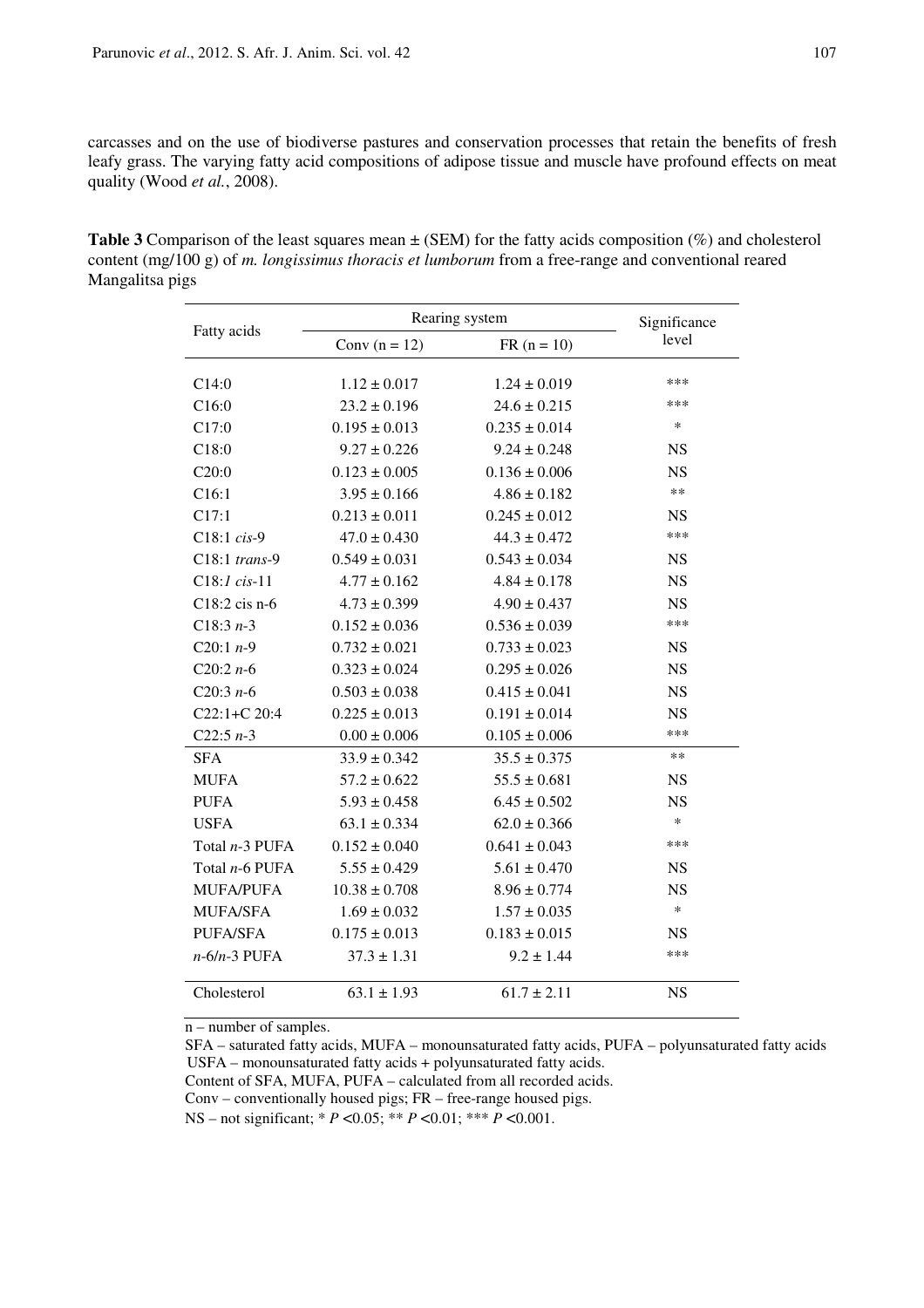The *n*-6/*n*-3 ratio plays an important role in reducing the risk of coronary heart disease (American Heart Association, 2008). However, the optimal balance between these two classes of fatty acids is still a matter of debate (Simopoulos, 2002). The *n*-6 PUFAs are involved in the synthesis of eicosanoids, biologically active in very small quantities and with properties much more inflammatory than eicosanoids from the *n*-3 PUFAs (Simopoulos, 2002). Therefore, nutritional guidelines recommend reducing fat intake, especially SFA, and minimizing the intake of *n*-6 fatty acids relative to *n*-3 fatty acids (Department of Health, 1994).

The conventionally reared Mangalitsa pigs showed slightly higher levels of MUFA (*P* >0.05) in the *MLLT* than in pigs reared outdoors and fed on pasture and acorns. This seems strange since in other studies free-reared animals fed on pasture and acorns showed higher levels than those fed concentrates (Ruiz *et al.*, 1998; Andrés *et al.*, 2001). Nevertheless, oleic acid (C18:1 *cis-*9) levels in the *MLLT* of Mangalitsa pigs reared indoors were considerably higher than concentrations of this fatty acid in the meat of Mangalitsa pigs reared under extensive conditions. These results are consistent with research by Hansen *et al.* (2006), who demonstrated that organic pig carcasses had a higher content of PUFA and a lower content of MUFA. Similarly, there were higher concentrations of C18:2 *n*-6 and PUFA *n*-6 in pigs fed organically than in pigs fed conventionally (Högberg *et al.*, 2003). In our research, the higher C18:2 *n*-6 concentration in free-range Mangalitsa pigs contributed to their higher total PUFA concentration  $(6.44 \pm 1.38)$  compared with that of the conventionally reared pigs  $(5.93 \pm 1.74)$ . This finding is consistent with the results of Nilzén *et al.* (2001). The higher level of this fatty acid in the free-range Mangalitsa pigs resulted in these animals having a higher calculated sum of *n*-6 fatty acids compared with the conventionally reared pigs. Table 3 also shows that the total MUFA to SFA ratios of the *MLLT* differed significantly, with a higher (*P* <0.05) MUFA/SFA ratio for the conventionally reared Mangalitsa pigs (1.69  $\pm$  0.13) compared with the free-range pigs (1.57  $\pm$  0.08). On the other hand, total PUFA to SFA ratios of the *MLLT* did not differ significantly. The difference in fatty acid composition between conventional and free-range reared pigs is probably a consequence of the different feeds. The fatty acids composition of the intramuscular fat is influenced by several factors, of which diet in general seems to be one of the most important (Nürnberg *et al*., 1998). Similarly, a higher content of PUFA in organically produced pigs may not only be a result of the different feed, but also be caused partially by the higher lean meat percentage (Hansen *et al.*, 2006).

Holló *et al.* (2003) set MUFA values in *MLLT* from Mangalitsa pigs within a range of 56.0% and 56.1%. They established PUFA values ranging between 6.51% and 8.24% and SFA values between 35.8% and 37.4%. Loins of Iberian pork are characterized by a high concentration of MUFA in the intramuscular fat of the *MLLT*, especially where animals were reared in an open system and fed grasses and acorn (59.2%), while the other two groups of animals, reared in a closed system, regardless of diet, showed no difference in MUFA concentration (56.7% and 56.3%) (Daza *et al.*, 2007). No significant variations in PUFA concentrations were established between pig groups on different rearing systems and diets. The results of a study carried out by Sans *et al.* (2004) on the fresh meat quality in Gascon pigs that had been reared within a system connected to natural resources, and fed with acorn and limited quantities of concentrates established more MUFA (58.3%), and less SFA (36.1%) and PUFA (5.6%) in the *MLLT*. Furthermore, some statistically significant differences in their content were noted, depending on the type of muscle examined (*MLLT* and *biceps femoris*). Similar values for MUFA concentration (58.1%) in the *MLLT* of Iberian pigs reared in an open system were established by Rey *et al.* (2004).

The amount of intramuscular fat in organic pork has been reported to be higher (Sundrum *et al.*, 2000), and the fatty acid composition to be more unsaturated compared with those of the meat from traditionally reared pigs (Hansen *et al.*, 2000). Because organic pigs had a higher proportion of *n*-3 and *n*-6 PUFA than conventional ones, lipid oxidation might have occurred in organic meat. This may result in inferior meat quality owing to enhanced lipid oxidation and the presence of soft fat (Nilzen *et al.*, 2001).

The rearing system significantly affected total SFA content in the *MLLT* (*P* <0.01), with free-range animals showing higher levels than indoor ones. These differences were produced mainly by higher (*P* <0.001) myristic acid (C14:0), palmitic acid (C16:0) and (*P* <0.05) margaric acid (C17:0) concentrations in the *MLLT* of animals reared outdoors. Stearic acid (C18:0) concentration, one of the major SFAs, did not differ significantly ( $P > 0.05$ ) between the two rearing systems. The free-range pigs had a slightly higher C18:0 concentration than the conventionally reared pigs. However, stearic acid (C18:0) is considered a neutral fatty acid that has no effect on blood cholesterol (Mahan & Escott-Stump, 2000) compared with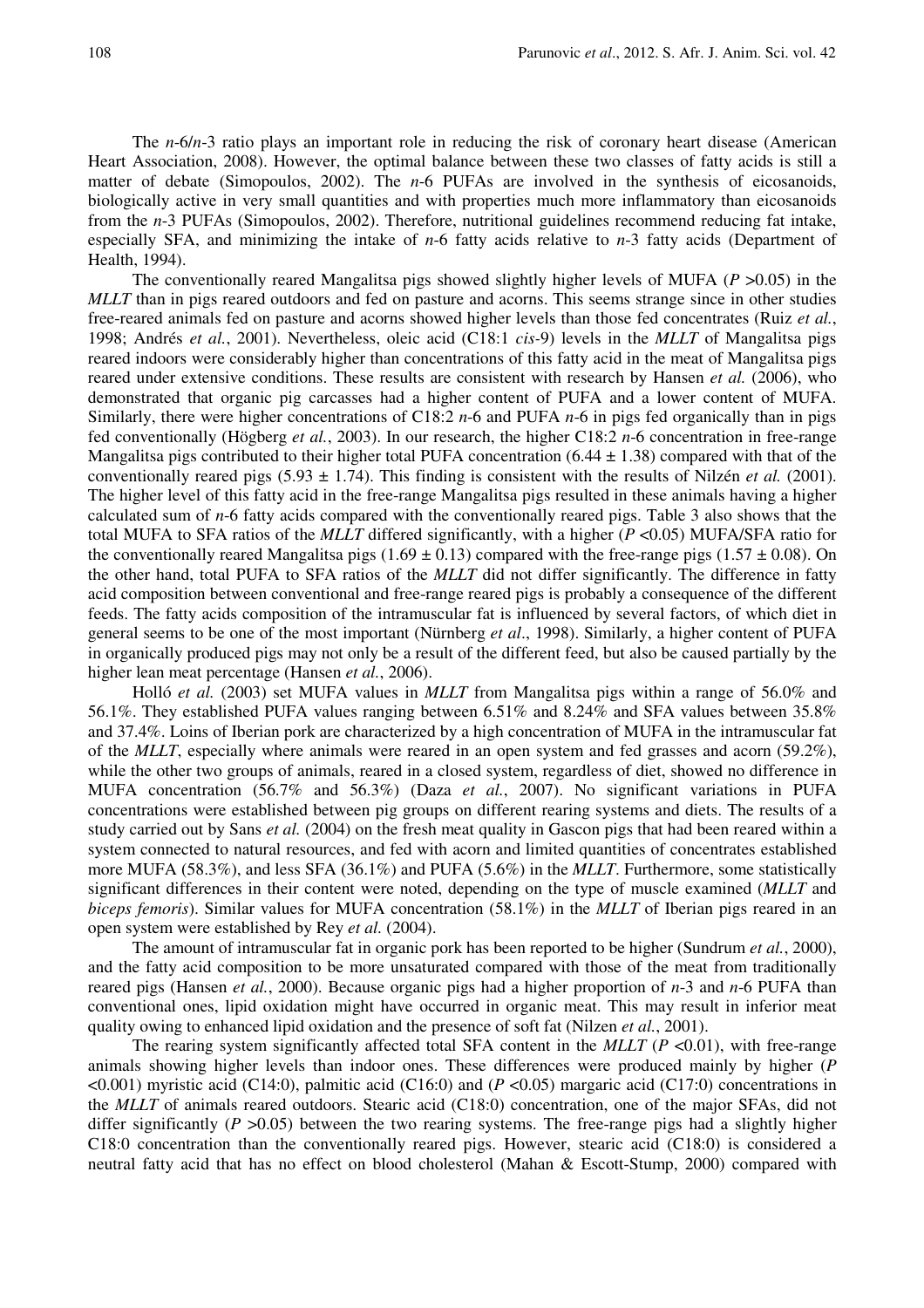myristic acid (C14:0) and palmitic acid (C16:0). It is known that the fatty acid composition of the porcine intramuscular fat is affected by feed composition, as reviewed by Wood and Enser (1997) and Bosi (1999).

In our research, the type of rearing system did not have a significant effect on cholesterol content in the Mangalitsa pigs. The total cholesterol concentration of the *MLLT* for pigs reared outdoors ranged from a minimum of 57.5 mg/100 g to a maximum of 70.7 mg/100 g, while the level of cholesterol concentration of indoor Mangalitsa pigs ranged from a minimum of 52.0 mg/100 g to a maximum of 76.9 mg/100 g. A number of previous studies reported lower levels of cholesterol in the *MLLT* with 57 mg/100 g (Dorado *et al.*, 1999) and 59 mg/100 g (Moss *et al.*, 1983). Similarly, Bohac & Rhee (1988) reported a cholesterol content of 55.9 mg/100 g, 53.1 mg/100 g, and 59.7 mg/100 g for the *MLLT*. On the other hand, Tu *et al.* (1967) reported that the cholesterol contents were 62 mg/100 g and 65 mg/100 g for pork *MLLT*. These values correspond well with our current data. Measurements taken in the study of Csapó *et al.* (2002) indicate that the cholesterol content of Mangalitsa pig fat varies between 71 mg/100 g and 109 mg/100 g. The authors concluded that there is no truth in reports that indicate that the fat of the Mangalitsa pigs contains less cholesterol than that of the more generally produced types of fattening pig. Mapiye *et al*. (2010) and Muchenje *et al.* (2009b) concluded that the cholesterol levels in beef were not affected by diet. The finding that diet had no substantial effects on meat cholesterol contradicts that of García & Casal (1992), who observed that beef from steers finished on pasture has lower fat and cholesterol concentrations than that from concentrate-fed ones.

More studies are needed to gain better insight into the characteristics of meat obtained from freerange-reared Mangalitsa pigs. This includes efforts in sensory analysis and technological aptitude, and also efforts aimed at clarifying the role of free-range rearing on the eating quality of this type of meat.

### **Conclusion**

Our study leads to the conclusion that the free-range-reared Mangalitsa pigs had a lower backfat thickness than conventionally reared ones. In this investigation, the outdoor rearing of Mangalitsa pigs led to a higher protein, ash and water content and decreased total fat content and pH value in the *MLLT*. Mangalitsa pigs produced meat with higher PUFA levels as well as higher concentrations of PUFA *n*-3, *n*-6 and PUFA/SFA in the *MLLT* compared with the indoor-reared group. Rearing system choice did not have a significant effect on cholesterol content in Mangalitsa pig fats. Consequently, we conclude that free-range rearing may have negative and positive effects on the quality and nutritional value of the meat. Therefore, feeding animals outdoors on pasture appears to be an interesting approach to improving the healthy image of organic pork from the human health point of view. However, the possible effects of different amounts and varying quality of pasture intake by pigs on *n*-3 PUFA content and *n*-6/*n*-3 ratio of pork should be studied further.

#### **Acknowledgements**

This research was part of the project "Development and Application of New Biotechnology to Increase Production of Pork Quality", funded by the Ministry of Science, Republic of Serbia, record number 20087, project manager: Milica Petrovic. The authors would like to thank all participants in the project and contributors to this paper.

#### **References**

- Ahn, D.U., Lutz, S. & Sim, J.S., 1996. Effects of dietary  $\alpha$ -linolenic acid on the fatty acid composition, storage stability and sensory characteristics of pork loin. Meat Sci. 43, 291-299.
- Aldai, N., Murray, B.E., Nájera, A.I., Troy, D.J. & Osoro, K., 2005. Review: Derivatization of fatty acids and its application for conjugated linoleic acid studies in ruminant meat lipids. J. Sci. Food Agr. 85, 1073-1083.
- Alfaia, C.M.M., Castro, M.L.F., Martins, S.I.V., Portugal, A.P.V., Alves, S.P.A., Fontes, C.M.G.A., Bessa, R.J.B. & Prates, J.A.M., 2007. Effect of slaughter season on fatty acid composition, conjugated linoleic acid isomers and nutritional value of intramuscular fat in Barrosã-PDO veal. Meat Sci. 75, 44-52.
- Alfaia, C.P.M., Alves, S.P.A., Martins, S.I.V., Costa, A.S.H., Fontes, C.M.G.A., Lemos, J.P.C., Bessa, R.J.B. & Prates, J.A.M., 2009. Effect of the feeding system on intramuscular fatty acids and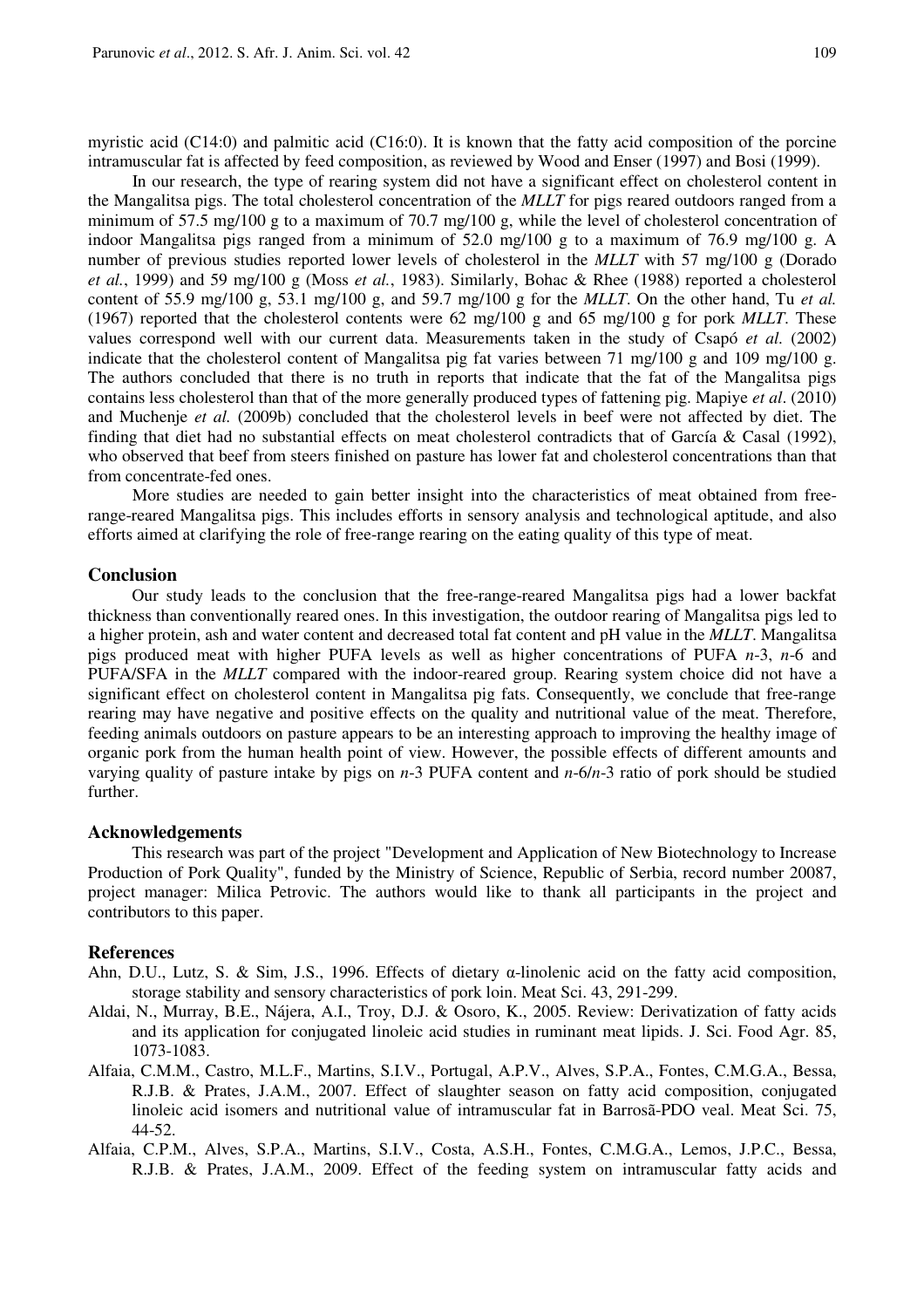conjugated linoleic acid isomers of beef cattle, with emphasis on their nutritional value and discriminatory ability. Food Chem. 114, 939-946.

- American Heart Association, 2008. Heart and Stroke Encyclopedia. Dietary Guidelines for Healthy American Adults. Cholesterol. Fat. Retrieved September 13, 2008 from World Wide Web: http://www.americanheart.org.
- Andersson, K., Andersson, I. & Essén-Gustavsson, B., 1990. Indoor or outdoor management of pigs? (Grisarna inne elle ute?). Fakta – Sveriges Landtbruksuniversitet, Husdjur, 12, 4.
- Andrés, A.I., Cava, R., Mayoral, A.I., Tejeda, J.F., Morcuende, D. & Ruiz, J., 2001. Oxidative stability and fatty acid composition of pig muscles as affected by rearing system, crossbreeding and metabolic type of muscle fibre. Meat Sci. 59, 39-47.
- AOAC, 1990. Official Methods of Analysis (15<sup>th</sup> ed.) Association of Official Analytical Chemists, Inc., Washington, D.C., USA.
- Barton Gade, P.A. & Blaabjerg, L.O., 1989. Preliminary observations on the behaviour and meat quality of free-range pigs. In: Proc. 35<sup>th</sup> Int. Conf. Meat Science and Technology, Copenhagen. Denmark. pp. 1002-1005.
- Baublits, R.T., Brown Jr., A.H., Pohlman, F.W., Rule, D.C., Johnson, Z.B., Onks, D.O., Murrieta, C.M., Richards, C.J., Loveday, H.D., Sandelin, B.A. & Pugh, R.B., 2006. Fatty acid and sensory characteristics of beef from three biological types of cattle grazing cool-season forages supplemented with soy hulls. Meat Sci. 72, 100-107.
- Bee, G. & Wenk, C., 1994. Effect of soybean oil and beef tallow supplementation to pig diets on the fatty acid profile of body lipids. J. Anim. Physiol. Anim. Nutr. 71, 277-288.
- Bee, G., Guex, G. & Herzog, W., 2004. Free-range rearing of pigs during the winter: adaptations in muscle fiber characteristics and effects on adipose tissue composition and meat quality traits. J. Anim. Sci. 82, 1206-1218.
- Bohac, C.E. & Rhee, K.S., 1988. Influence of animal diet and muscle location on cholesterol content of beef and pork muscles. Meat Sci. 23, 71-75.
- Bosi, P., 1999. Feeding strategies to produce high quality pork: review. Asian-Austr. J. Anim. Sci. 12. 271-281.
- British Nutrition Foundation, 1994. Unsaturated fatty acids. Nutritional and physiological significance. Report of the British Nutrition Task Force. London: British Nutrition Foundation.
- Brouwer, I.A., Wanders, A.J. & Katan, M.B., 2010. Effect of animal and industrial transfatty acids on HDL and LDL cholesterol levels in humans – a quantitative review. PLoS One 5 (3), 1-10.
- Burlingame, B., Nishida, C., Uauy, R. & Weisell, R., 2009. Fats and fatty acids in human nutrition: introduction. Ann. Nutr. Metabol. 55, 5-7.
- Csapó, J., Vargá-Visi, É., Csapó-Kiss, Z.S. & Csokona, É., 2002. Fatty acid composition and cholesterol content of the fat of pigs of various genotypes. Acta Agraria Kaposvariensis  $6(2)$ , 107-113.
- Danielsen, V., Hansen, L.L., Moller, F., Bejerholm, C., Nielsen, S. & Hermansen, J.E., 2000. Ecological animal husbandry in the Nordic countries. In: Proc. NJF-seminar no. 303, Horsens, Denmark, 16-17 September 1999, 79-86.
- Daza, A., Menoyo, D., Olivares, A., Cordero, G. & López-Bote, C.J., 2007. Effect of Iberian pig feeding system on tissue fatty-acid composition and backfat rheological properties. J. Anim. Feed Sci. 16, 408-419.
- Department of Health, 1994. Nutritional aspects of cardiovascular disease. Report on Health and Social Subjects No. 46, London.
- Dorado, M., Martin Gomez, E.M., Jimenez-Colmenero, F. & Masoud, T.A., 1999. Cholestrol and fat contents of spanish commercial pork cuts. Meat Sci. 51, 321-323.
- Edwards, S.A., 2005. Product quality attributes associated with outdoor pig production. Livest. Prod. Sci. 94, 5-14.
- Enfält, A.C., Lundström, K., Hansson, I., Lundeheim, H. & Nyström, P.E., 1997. Effects of outdoor rearing and sire breed (Duroc or Yorkshire) on carcass composition and sensory and technological meat quality. Meat Sci. 45, 1-15.
- Forman, D., 1999. Meat & Cancer: A relation in search of mechanism. Lancet 353, 686-687.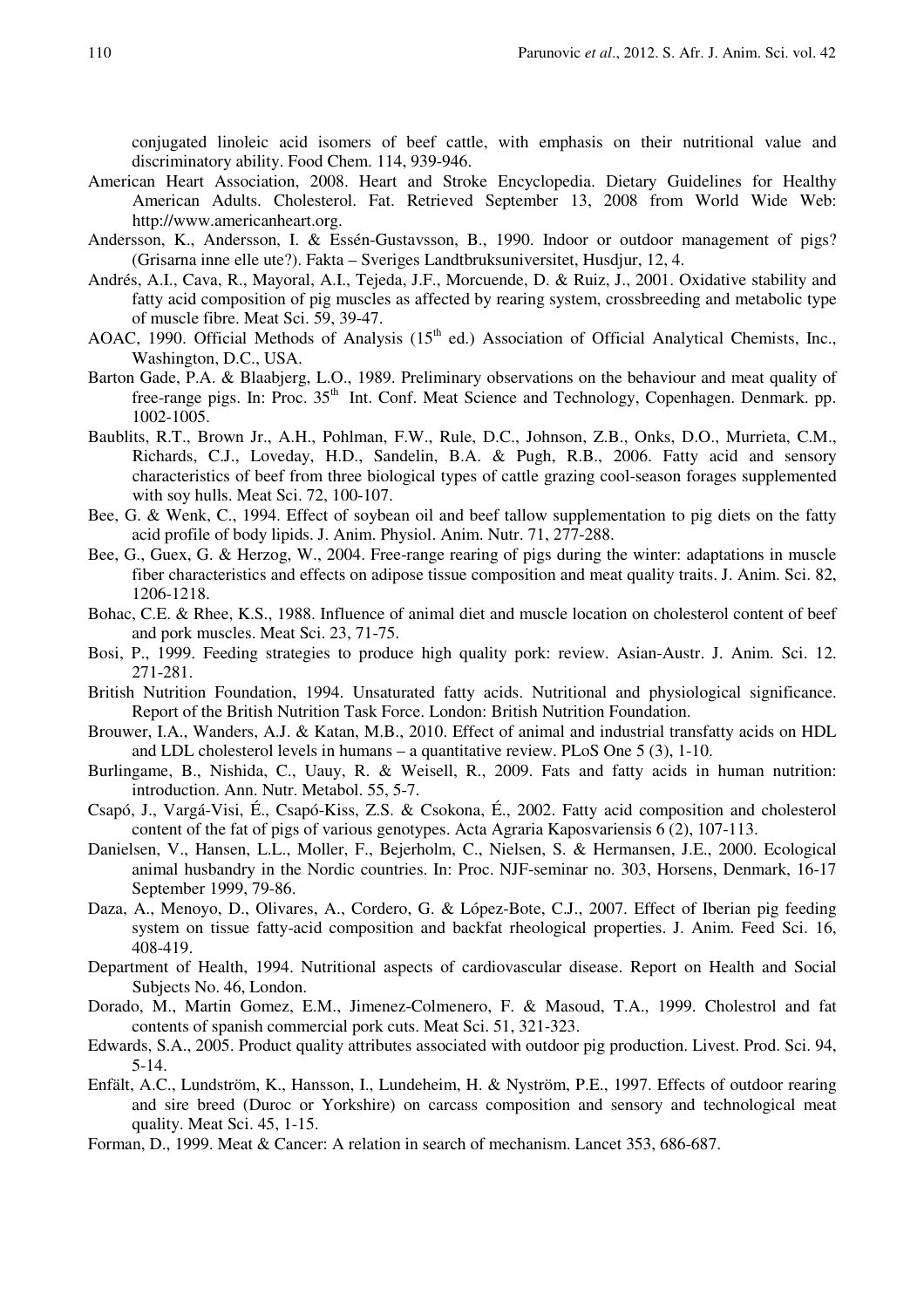- Gandemer, G., Pichou, D., Bouguennec, B., Caritez, J.C., Berge, P., Briand, E. & Legault, C., 1990. Influence du système d'élevage et du génotype sur la composition chimique et les qualities organoleptiques du muscle long dorsal chez le porc. Journées Rech. Porcine en France, 22, 101-110.
- García, P.T. & Casal, J.J., 1992. Lipids in longissimus muscles from grass or grain fed steers. In: Proc. 38th Int. Congress Meat Science Technology (Vol. 2, pp. 53-56).
- García, A., Macia, E., Ortiz, A., Morales, J., Martín, M., Fallola, A., Mena, P. & Campillo, J.E., 1998. Effects of consumption of meat product rich in monounsaturated fatty acids (the ham from the Iberian pig) on plasma lipids. Nutr. Res. 18, 743-750.
- Gentry, J.G., McGlone, J.J., Blanton, J.R., & Miller, M.F., 2002. Impact of spontaneous exercise on performance, meat quality, and muscle fiber characteristics of growing/finishing pigs. J. Anim. Sci. 80, 2833-2839.
- Griffin, B.A., 2008. How relevant is the ratio of dietary n-6 to n-3 polyunsaturated fatty acids to cardiovascular disease risk? Evidence from the OPTILIP study. Curr. Opin. Lipidol. 19, 57-62.
- Hansen, L.L., Bejerholm, C., Claudi, M.C. & Andersen, H.J., 2000. Effects of organic feeding including roughage on pig performance, technological meat quality and the eating of the pork. In: (Vol. Basel, Switzerland, 28 to 31 August, 2000., 288;1 ref.), 288.
- Hansen, L.L., Claudi-Magnussen, C., Jensen, S.K. & Andersen, H.J., 2006. Effect of organic pig production systems on performance and meat quality. Meat Sci. 74, 605-615.
- Harris, W.S., Mozaffarian, D., Lefevre, M., Toner, C.D., Colombo, J., Cunnane, S.C., Holden, J.M., Klurfeld, D.M., Morris, M.C. & Whelan, J., 2009. Towards establishing dietary reference intakes for eicosapentaenoic and docosahexaenoic acids. J. Nutr. 139, 804S-819S.
- Hoffman, L.C., Styger, E., Muller, M. & Brand, T.S., 2003. The growth and carcass and meat characteristics of pigs raised in a free-range or conventional housing system. S. Afr. J. Anim. Sci. 33, 166-175.
- Högberg, A., Pickova, J., Andersson, K. & Lundström, K., 2003. Fatty acid composition and tocopherol content of muscle in pigs fed organic and conventional feed with different n6/n3 ratios, respectively. Food Chem. 80, 177-186.
- Holló, G., Seregi, J., Ender, K., Nürnberg, K., Wegner, J., Seenger, J., Holló, I. & Repa, I., 2003. Examination of meat quality and fatty acid composition of Mangalitsa. Acta Agraria Kaposvariensis 7 (2), 19-32.
- Jakobsen, K., 1995. Fatty acids, possibilities of enriching meat with n-3 fatty acids. Meat Focus International 4, 286-289.
- Klingenberg, I.L., Knabe, D.A. & Smith, S.B., 1995. Lipid metabolism in pigs fed beef tallow or high-oleic acid sunflower oil. Comp. Biochem. Physiol. Part B, 110, 277-292.
- Lebret, B., 2008. Effects of feeding and rearing systems on growth, carcass composition and meat quality in pigs. Animal 2, 1548-1558.
- Lewis, P.K., Rakes, L.Y., Brown, C.J. & Noland, P.R., 1989. Effect of exercise and pre-slaughter stress on pork muscle characteristics. Meat Sci. 26, 121-129.
- Mahan, L.K. & Escott-Stump, S., 2000. Krause's Food, Nutrition and Diet Therapy. (10th ed.). Pennsylvania: W.B. Saunders Company, USA.
- Maraschiello, C., Diaz, I. & Regueiro, J.A.G., 1996. Determination of cholesterol in fat and muscle of pig by HPLC and capillary gas chromatography with solvent venting injection. J. High Resolut. Chrom. 19, 165-168.
- Mapiye, C., Chimonyo, M., Dzama, K., Muchenje, V. & Strydom, P.E., 2010. Meat quality attributes of Nguni steers supplemented with *Acacia karroo* leaf-meal. Meat Sci. 8, 621-627.
- Mapiye C., Chimonyo M., Dzama K., Hugo A., Strydom, P.E. & Muchenje, V., 2011. Fatty acid composition of beef from Nguni steers supplemented with *Acacia karroo* leaf-meal. J. Food Compos. Anal. 24 (4-5). 523-528.
- Moss, M., Holden, J.M., Ono, K., Cross, R., Slover, H., Berry, B., Lanza, E., Thompson, R., Wolf, W., Vanderslice, J., Johnson, H. & Stewart, K., 1983. Nutrient composition of fresh retail pork. J. Food Sci. 48, 1767-1771.
- Muchenje, V., Dzama, K., Chimonyo, M., Raats, J.G., Strydom, P.E., Hugo, A. & Ndlovu, T., 2007. Comparisons of fatty acid profiles of beef from Nguni, Bonsmara and Angus steers raised on veld. In: Proc. 53rd International Congress Meat Science Technology 5-10 August 2007, Beijing, China. pp. 351–352.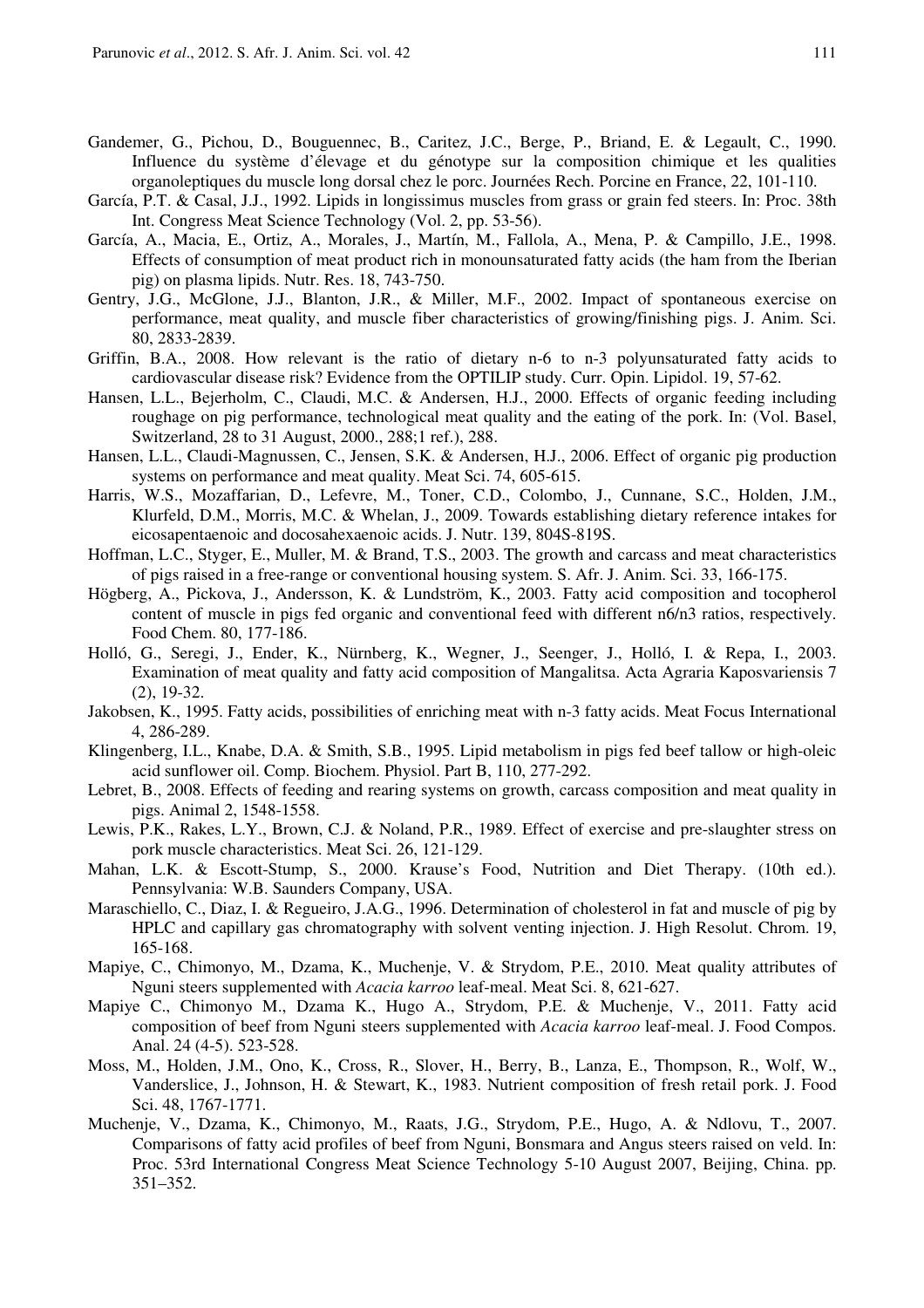- Muchenje, V., Dzama, K., Chimonyo, M., Strydom, P.E., Hugo, A. & Raats, J.G., 2009a. Some biochemical aspects pertaining to beef eating quality and consumer health: a review. Food Chem. 112, 279-289.
- Muchenje, V., Hugo, A., Dzama, K., Chimonyo, M., Raats, J.G. & Strydom, P.E., 2009b. Cholesterol levels and fatty acid profiles of meat from Nguni, Bonsmara and Angus steers raised on natural pasture. J. Food Compos. Anal. 22, 354-358.
- Muriel, E., Ruiz, J., Ventanas, V. & Antequera, T., 2002. Free-range rearing increases (n-3) polyunsaturated fatty acids of neutral and polar lipids in swine muscles. Food Chem. 78, 219-225.
- Nilzén, V., Babol, J., Dutta, P.C., Lundeheim, N., Enfält, A.C. & Lundström, K., 2001. Free range rearing of pigs with access to pasture grazing - effect on fatty acid composition and lipid oxidation products. Meat Sci. 58, 267-275.
- Nürnberg, K., Wegner, J. & Ender, K., 1998. Factors influencing fat composition in muscle and adipose tissue of farm animals. Livest. Prod. Sci. 56, 145-156.
- Overland, M., Taugbol, O., Haug, A. & Sundstole, E., 1996. Effect of fish-oil on growth performance, carcass characteristics, sensory parameters, and fatty acid composition in pigs. Acta Agr., Scand. 46, 11-17.
- Petrović, M., Mijatović, M., Radović, Č., Radojković, D., Parunović, N. & Stanišić, N., 2009. Genetic resources in pig breeding – carcass and meat quality traits of Moravka and Mangalitsa breeds. 1<sup>st</sup> Conference of the Balkan Network for the Animal Reproduction Biotechnology Institute of biology and immunology of reproduction "Acad. Kiril Bratanov". Genetic resources in pig breeding – carcass and meat quality traits of Moravka and Mangalitsa breeds. p. 14.
- Pugliese, C., Bozzi, R., Campodoni, G., Acciaioli, A., Franci, O. & Gandini, G., 2005. Performance of Cinta Senese pigs reared outdoors and indoors: 1. Meat and subcutaneous fat characteristics. Meat Sci. 69, 459-464.
- Rahelić, S., 1984. Growing pigs and meat. Zagreb: School books.
- Razminowicz, R.H., Kreuzer, M. & Scheeder, M.R.L., 2006. Quality of retail beef from two grass-based production systems in comparison with conventional beef. Meat Sci. 73, 351-361.
- Realini, C.E., Duckett, S.K., Brito, G.W., Dalla Rizza, M. & Mattos, D., 2004. Effect of pasture vs. concentrate feeding with or without antioxidants on carcass characteristics, fatty acid composition, and quality of Uruguayan beef. Meat Sci. 66, 567-577.
- Rey, A.I., Bote, C.J. & Arias, R., 1997. Lopez-Sanz effect of extensive feeding on  $\alpha$ -tocopherol concentration and oxidative stability of muscle microsomes from Iberian pigs. Anim. Sci. 65, 515-520.
- Rey, A.I., López-Bote, C.J. & Buckley, D.J., 2004. Effect of feed on cholesterol concentration and oxidation products development of longissimus dorsi muscle from Iberian pigs. Ir. J. Agr. Food Res. 43, 69-83.
- Rey, A.I., Daza, A., Lopez-Carrasco, C. & Lopez-Bote, C.J., 2006. Feeding Iberian pigs with acorns and grass in either free-range or confinement affects the carcass characteristics and fatty acids and tocopherols accumulation in Longissimus dorsi muscle and backfat. Meat Sci. 70, 66-74.
- Riediger, N.D., Othman, R.A., Suh, M. & Moghadasian, M.H., 2009. A systemic review of the roles of n-3 fatty acids in health and disease. J. Am. Diet Assoc. 109, 668-679.
- Roskosz, T., Kobrynczuk, F. & Brudnicki, W., 1990. The type of feed and the length of intestine in wild pig, Sus scrofa (L.). Annals of Warsaw Agricultural University SGGW-AR. Veterinary Medicine. 16, 13-17.
- Ruiz, J., Cava, R., Antequera, T., Martín, L., Ventanas, J. & López-Bote, C.J., 1998. Prediction of the feeding background of Iberian pigs using the fatty acid profile of subcutaneous, muscle and hepatic fat. Meat Sci. 49, 155-165.
- Sans, P., Andrade, M.J., Ventanas, S. & Ruiz, J., 2004. Quality characteristics of fresh meat from pigs of the Gascon. Food Sci. Tech. Int. 10 (1), 29-34.
- SAS, 2002-2003. Statistical Analysis System user's guide (9.1.3). SAS Institute Inc., Carey, N.C., USA.
- Sather, A.P., Jones, S.D.M., Schaefer, A.L., Colyn, J. & Robertson, W.M., 1997. Feedlot performance, carcass composition and meat quality of free-range housed pigs. Can. J. Anim. Sci. 77, 225-232.
- Simopoulos, A.P., 2002. The importance of the ratio of omega-6/omega-3 essential fatty acids. Biomed. Pharmacother. 56, 365-379.
- Simopoulos, A.P., 2004. Omega-6/Omega-3 essential fatty acid ratio and chronic diseases. Food Rev. Int. 20, 77-90.